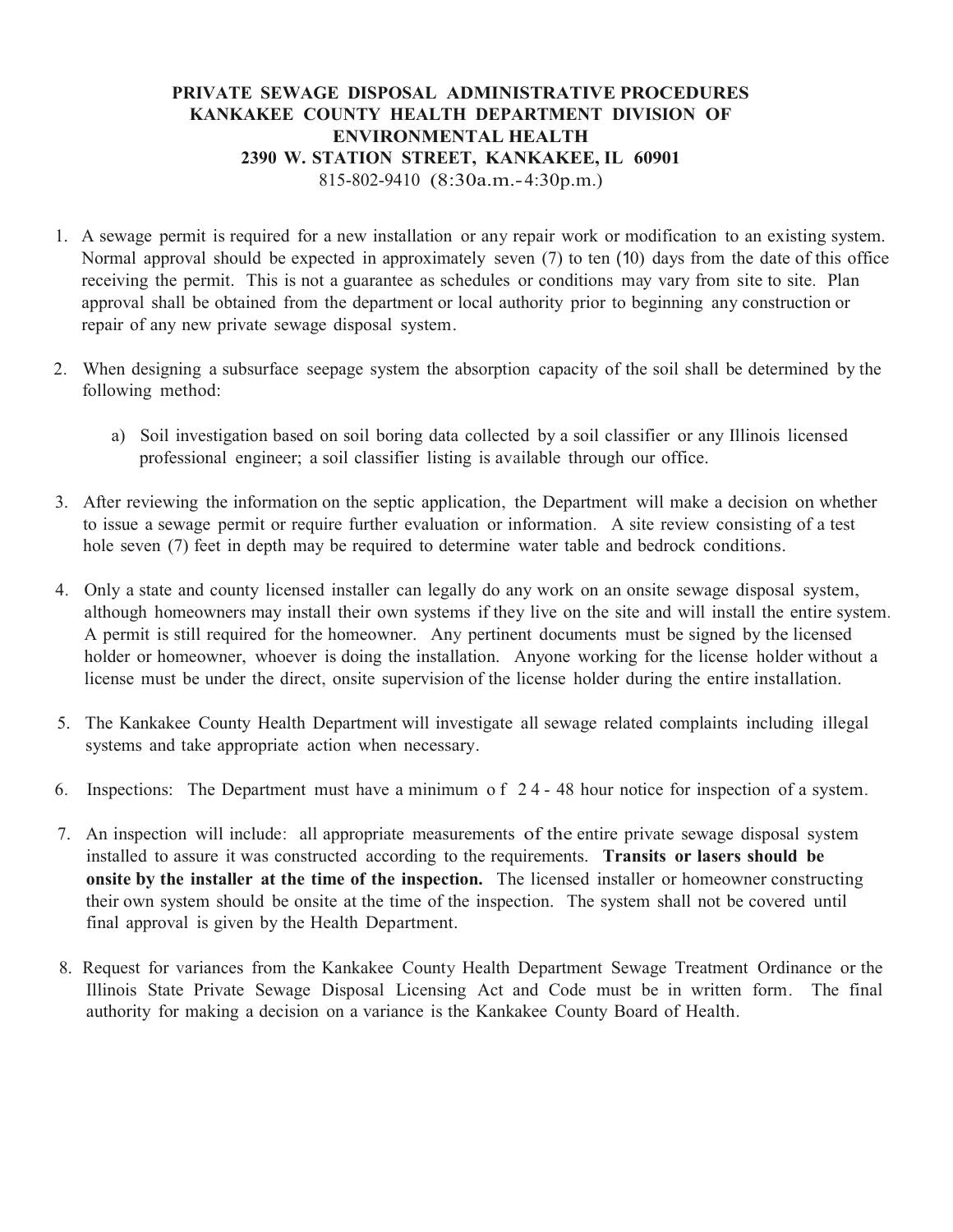| <b>Kankakee County Soil Classifiers</b> |               |                             |  |
|-----------------------------------------|---------------|-----------------------------|--|
| Name                                    | <b>Phone</b>  | Email                       |  |
| <b>I</b> Paul E. Brown                  | 815-842-2042  | gbrown@andrews-eng.com      |  |
| <b>I</b> Galen Litwiller                | 1217-898-3946 | galen.litwiller@gmail.com   |  |
| Bradley Cate                            | 815-273-3550  | esss@grics.net              |  |
| ∎William R. Kreznor                     | 815-338-2362  | wkreznor@wrksoiltesting.com |  |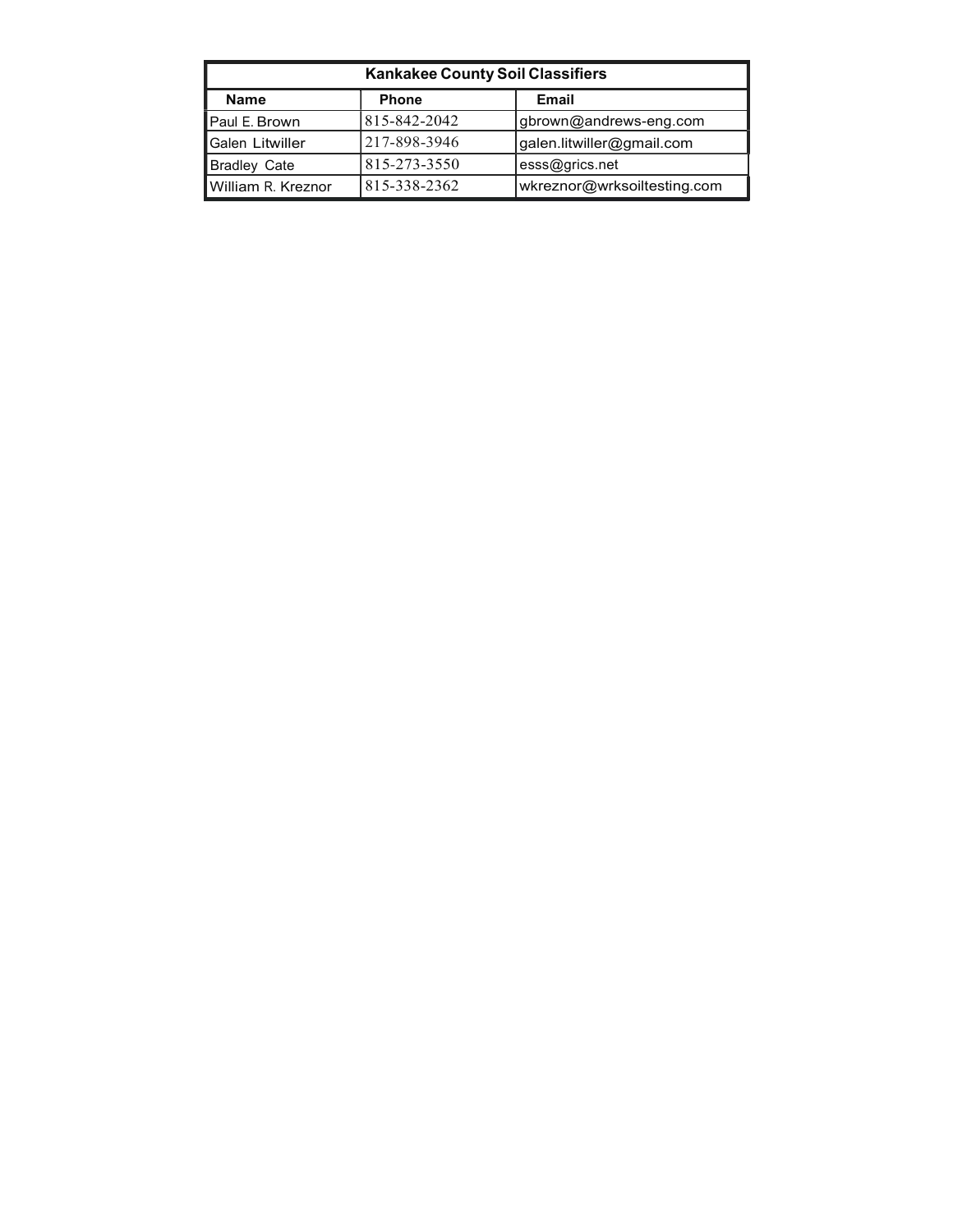#### KANKAKEE COUNTY HEALTH DEPARTMENT DIVISION OF ENVIRONMENTAL HEALTH 2390 W. STATION, KANKAKEE, IL 60901 VOICE: (815) 802-9410 FAX: (815) 802-9411

PERMIT FEE - \$200.00 CASH\_\_\_\_\_\_ CHECK #\_\_\_\_\_ CREDIT \_\_\_APPV. #\_\_\_\_\_\_\_\_  $PERMIT \#$ APPROVED BY\_\_\_\_\_\_\_\_\_\_\_\_ DATE ISSUED

|                          |                                                                                                                                    |                                                                            | <b>APPLICATION FOR PERMIT TO CONSTRUCT A PRIVATE SEWAGE DISPOSAL SYSTEM</b>                                                                                                                                                                  |
|--------------------------|------------------------------------------------------------------------------------------------------------------------------------|----------------------------------------------------------------------------|----------------------------------------------------------------------------------------------------------------------------------------------------------------------------------------------------------------------------------------------|
| Type:<br>Location:       |                                                                                                                                    |                                                                            |                                                                                                                                                                                                                                              |
|                          |                                                                                                                                    |                                                                            |                                                                                                                                                                                                                                              |
|                          |                                                                                                                                    |                                                                            | New Home Construction<br>New Home Construction<br>Township Name<br>Lot #<br>Construction Address<br>Construction Address<br>Construction Address                                                                                             |
|                          |                                                                                                                                    | Directions to Site                                                         |                                                                                                                                                                                                                                              |
| Owner:                   |                                                                                                                                    |                                                                            | Name Induction Tele # Induction Tele # Induction Tele # Induction Tele # Induction Tele # Induction Tele # Induction Tele # Induction Tele # Induction Tele # Induction Tele # Induction Tele # Induction Tele # Induction Tel               |
|                          |                                                                                                                                    |                                                                            |                                                                                                                                                                                                                                              |
| <b>Applicant:</b>        |                                                                                                                                    |                                                                            | Name International Tele # International Tele # International Tele # International Tele # International Tele # International Tele # International Tele # International Tele # International Tele # International Tele # Interna               |
|                          |                                                                                                                                    |                                                                            |                                                                                                                                                                                                                                              |
| <b>Lot Size:</b>         |                                                                                                                                    |                                                                            | Frontage Ft. Depth Ft. area Sq. Ft. #of acres                                                                                                                                                                                                |
| Water:                   |                                                                                                                                    |                                                                            |                                                                                                                                                                                                                                              |
| <b>Building:</b>         |                                                                                                                                    |                                                                            | # of Bedrooms<br>Design Flow Commercial # of People_<br>Design Flow Cials. Per day (include process and fresh water)                                                                                                                         |
| Plumbing:                | Tank or a Separate Seepage Field)                                                                                                  |                                                                            | Garbage Grinder<br>(Waste From Fixtures and Floor Drains Must Go to Septic Tank. Waste From Water Softener Must Go to the Septic<br>(Waste From Fixtures and Floor Drains Must Go to Septic Tank. Waste From Water Softener Must G           |
| <b>Septic Design:</b>    |                                                                                                                                    |                                                                            | Capacity of Septic Tank Gals. Capacity of Solids Retention Tank Gals.<br>Lift Station Required Capacity Gals Alarm Location Capacity Capacity Gals Alarm Location Capacity Capacity Gals Alarm Location Capacity Absorption Syst             |
|                          |                                                                                                                                    |                                                                            |                                                                                                                                                                                                                                              |
|                          |                                                                                                                                    |                                                                            |                                                                                                                                                                                                                                              |
|                          |                                                                                                                                    |                                                                            |                                                                                                                                                                                                                                              |
|                          |                                                                                                                                    |                                                                            | 1. <b>Gravel Field:</b> Total Length Ft. Trench Width in Total Area Sq. Ft.<br>Max Trench Depth in. Spacing Between Distribution Lines<br>2. <b>Seepage Bed:</b> Total Length Ft. Trench Width in. Total Area Sq. Ft. Then Nickel Max Trench |
|                          |                                                                                                                                    |                                                                            |                                                                                                                                                                                                                                              |
|                          |                                                                                                                                    |                                                                            | 3. Chamber System: Manufacturer<br>Total Length Ft. Trench Width in. Total Area Sq. ft.<br>Max Trench Depth in. Spacing Between Distribution Lines<br>Ft. or in.<br>System: Max Trench Depth in. Spacing Between Distribution Lines<br>S     |
|                          |                                                                                                                                    |                                                                            |                                                                                                                                                                                                                                              |
| <b>Treatment System:</b> |                                                                                                                                    |                                                                            |                                                                                                                                                                                                                                              |
|                          | 1. Sand Filter: Length Ft. Width Ft. Total Area Sq. Ft.                                                                            |                                                                            |                                                                                                                                                                                                                                              |
|                          |                                                                                                                                    |                                                                            | 2. Aeration System:<br>Manufacturer Size Gals. Sample Port Required<br>Solid Retention Tank Capacity Gals. Chlorination Required<br>Contact Chamber Gals. Discharge To Gravity Sump Pump Sump Pump<br>Effluent Receiving Trench Width        |
|                          |                                                                                                                                    |                                                                            |                                                                                                                                                                                                                                              |
|                          |                                                                                                                                    |                                                                            |                                                                                                                                                                                                                                              |
|                          |                                                                                                                                    |                                                                            |                                                                                                                                                                                                                                              |
|                          | Alarm Required Location<br>Lift Station Required Capacity Gals. Alarm Location                                                     |                                                                            |                                                                                                                                                                                                                                              |
|                          |                                                                                                                                    |                                                                            |                                                                                                                                                                                                                                              |
|                          | <b>Signature of Applicant/Owner</b> Print Name                                                                                     |                                                                            | <b>Date</b>                                                                                                                                                                                                                                  |
|                          |                                                                                                                                    |                                                                            |                                                                                                                                                                                                                                              |
|                          |                                                                                                                                    |                                                                            | DIAGRAM PROPOSED SYSTEM ON REVERSE SIDE OF APPLICATION OR ATTACHED SHEET                                                                                                                                                                     |
|                          |                                                                                                                                    |                                                                            |                                                                                                                                                                                                                                              |
| <b>OFFICE</b>            |                                                                                                                                    |                                                                            |                                                                                                                                                                                                                                              |
| <b>USE</b>               |                                                                                                                                    | Date of Site Review<br>Depth to Bedrock Ft Depth to Water Table Ft.<br>Ft. |                                                                                                                                                                                                                                              |
| <b>ONLY:</b>             |                                                                                                                                    | Well#2                                                                     |                                                                                                                                                                                                                                              |
|                          | Distances to neighboring wells: Well #1<br>Soil Scientist Name<br>Contractor Name<br>Manuscription of Manuscriptic Contractor Name |                                                                            | $\frac{1}{2}$ Ft.<br>Soil Group Ft.<br>License No.                                                                                                                                                                                           |
|                          |                                                                                                                                    |                                                                            |                                                                                                                                                                                                                                              |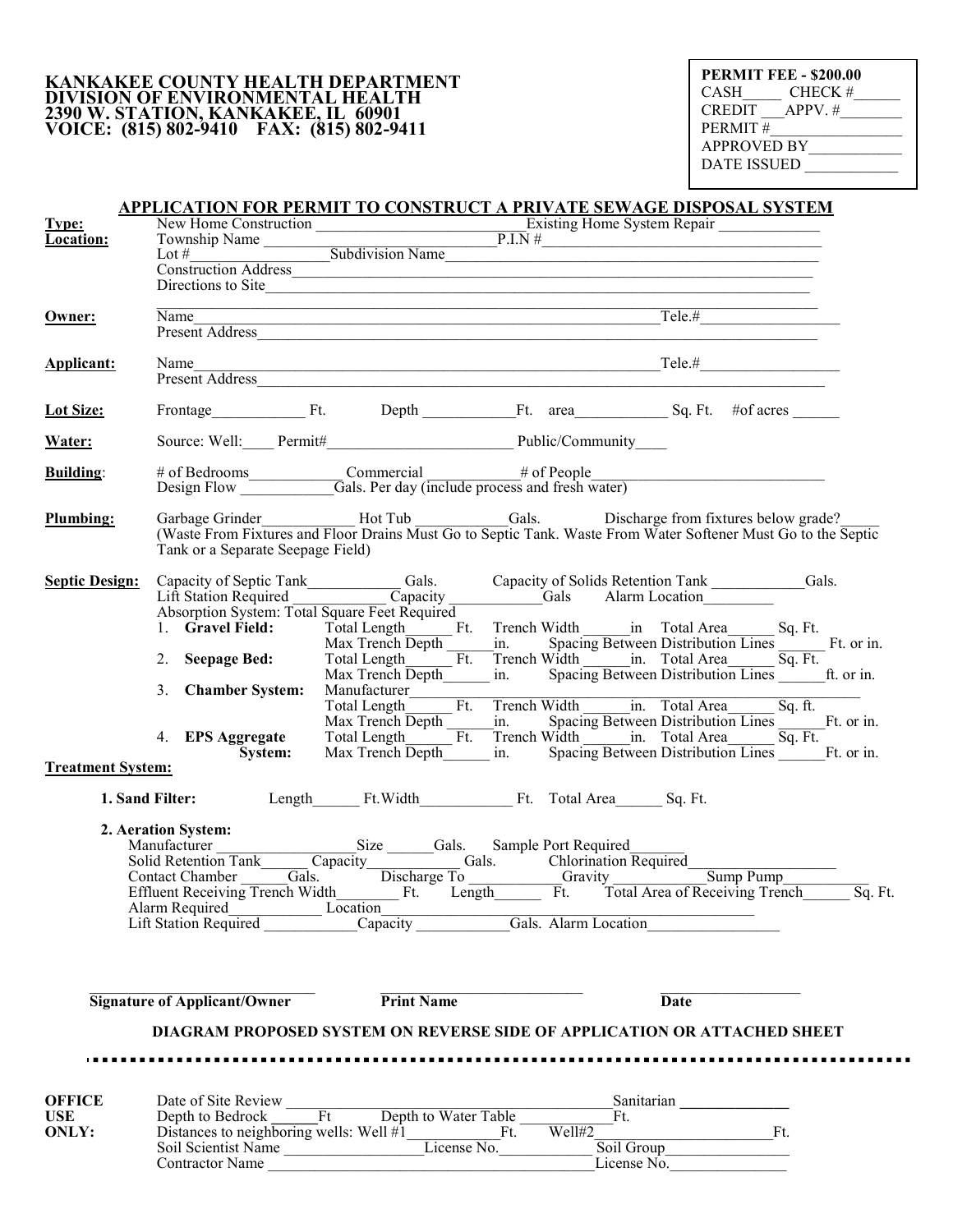OWNER NAME:



Kankakee County Health Department (2005)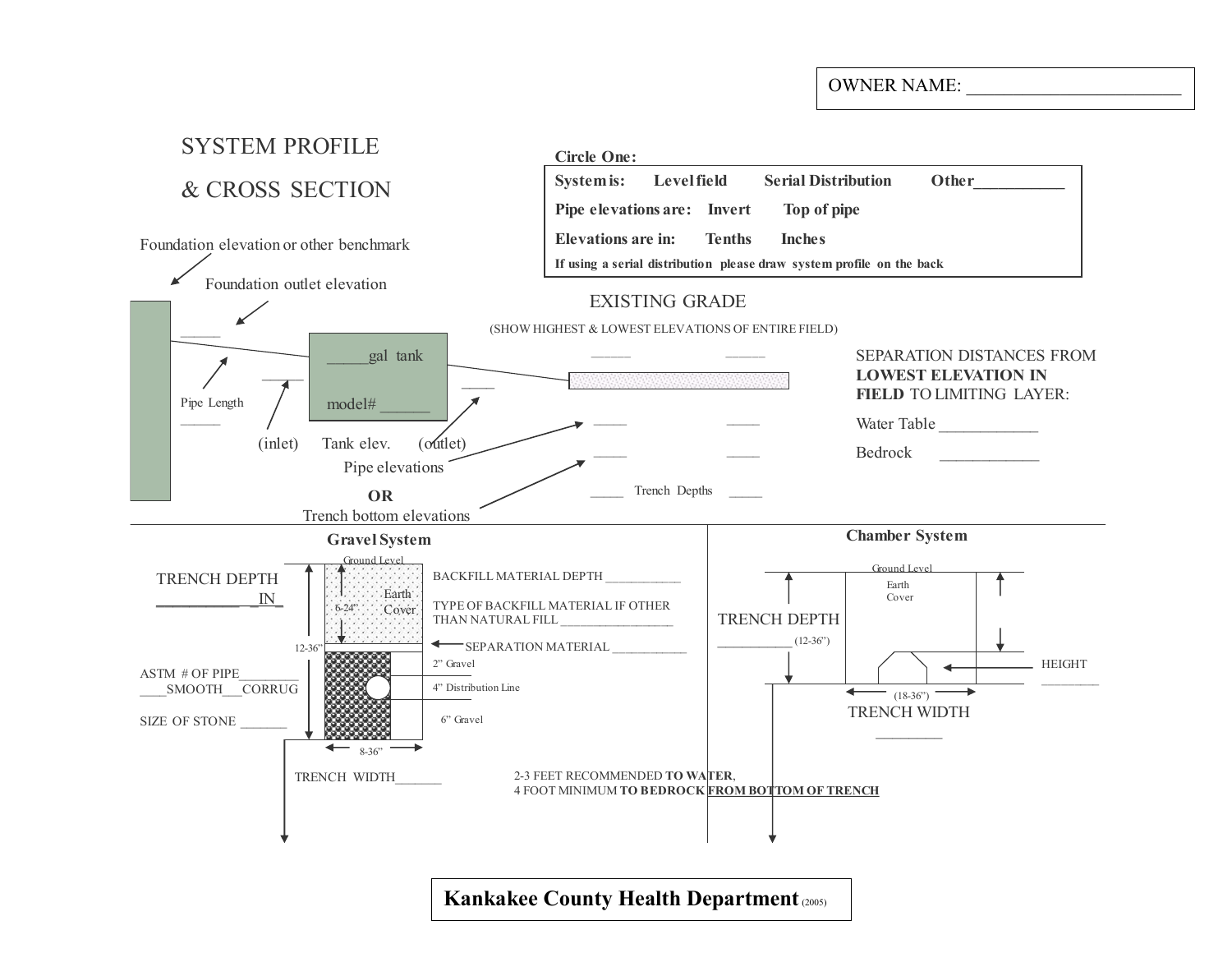### 77 ILLINOIS ADMINISTRATIVE CODE 905 OCTOBER 2013

Section 905.APPENDIX A Illustrations and Exhibits

Section 905.ILLUSTRATION D Location of Components of Private Sewage Disposal Systems

# Minimum Distances Allowable From

| <b>COMPONENT PART</b><br>OF SYSTEM | Cistern<br>Well, or<br>Suction<br>Line from<br>Pump To<br>Well | Water<br>Supply<br>Line <sup>3</sup><br>Pressure | Lake,<br>Stream In<br>ground<br>Swimming<br>Pool or<br>Other Body<br>of Water | Property<br>Dwelling | Property<br>Line- | Artiticiul<br>Drain |
|------------------------------------|----------------------------------------------------------------|--------------------------------------------------|-------------------------------------------------------------------------------|----------------------|-------------------|---------------------|
|                                    | <b>FEET</b>                                                    | <b>FEET</b>                                      | FEET                                                                          | FEET                 | <b>FEET</b>       | FEET                |
|                                    |                                                                |                                                  |                                                                               |                      |                   |                     |
| Building Sewer <sup>5</sup>        | 50                                                             | 10                                               | 25                                                                            |                      |                   |                     |
| Septic Tank or Aerobic             | 50                                                             | $IO \langle$                                     | 25                                                                            | 5                    | 5                 |                     |
| <b>Treatment Plant</b>             |                                                                |                                                  |                                                                               |                      |                   |                     |
| Distribution Box                   | 75                                                             | 10                                               | 25                                                                            | 10                   |                   |                     |
| Subsurface Seepage                 | 75                                                             | 25                                               | 25                                                                            | 10                   | $rac{5}{5}$       | 10                  |
| System                             |                                                                |                                                  |                                                                               |                      |                   |                     |
| Sand Filter                        | 75                                                             | 25                                               | 15                                                                            | 10                   | 5                 | 10                  |
| Privy                              | 75                                                             | 25                                               | 25                                                                            | 20                   | 5                 | 10                  |
| Waste Stabilization                | 75                                                             | 25                                               | 25                                                                            | 20                   | 5                 | 10                  |
| Pond                               |                                                                |                                                  |                                                                               |                      |                   |                     |
| Surface Discharge                  | 50                                                             | 10                                               |                                                                               |                      | 5                 |                     |
| <b>Effluent</b> Line               |                                                                |                                                  |                                                                               |                      |                   |                     |
| <b>Effluent Receiving</b>          | 75                                                             | 25                                               | 15                                                                            | 10                   | S                 | 10                  |
| Trench                             |                                                                |                                                  |                                                                               |                      |                   |                     |
| <b>Treated Effluent</b>            | 50                                                             | 10                                               |                                                                               | 20                   | 25                | 25                  |
| Discharge Point <sup>6</sup>       |                                                                |                                                  |                                                                               |                      |                   |                     |
| Class V Injection                  |                                                                | 25                                               | 25                                                                            | 10                   | 5                 | 10                  |
|                                    |                                                                |                                                  |                                                                               |                      |                   |                     |

 $Well1s'$ 

 $\frac{1}{1}$  These distances have been determined for use in clay, silt and loam soils only. The minimum distances required for use in sand or other types of soil shall be determined for the proposed private sewage disposal system and approved by the Department. Approval will be given if the Department determines that the soil will provide treatment of the sewage.

 $\frac{2}{3}$  For separation distances to closed loop wells. see 77 Ill. Adm. Code 920. 180.

<sup>3</sup> See Section 905.20(d) for additional details on water line and sewer separation.

 $\frac{4}{5}$  If a common property is used, the boundary of the common property shall be used.

The building sewer or surface discharge effluent line may be located to within 10 feet of a well or suction line from the pump to the well when cast iron pipe with mechanical joints